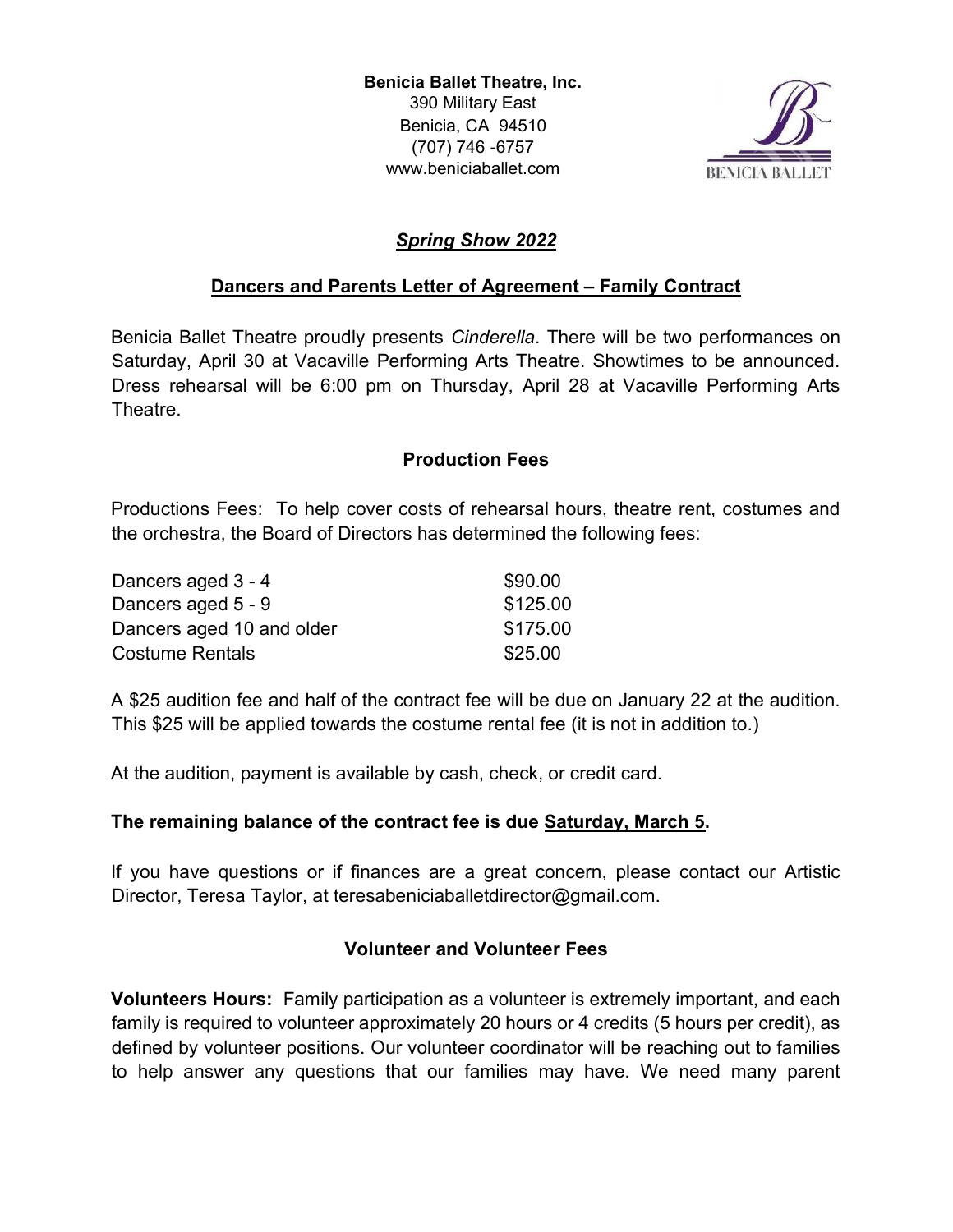volunteers to help with Saturday rehearsals, the dress rehearsal, performances and preperformance jobs. We also welcome volunteers from your extended family and friends. Without volunteers we would not be able to hold our shows and keep our production fees low. You will be emailed a link to the online volunteer signup.

Volunteer Fee: \$200.00 volunteer fee deposit per family is required (Deposit in check form). This fee will be held and returned to you a week after the performance for those families that fulfilled volunteer credits for this production. The Volunteer fee check for BBT is due on January 22. Please write a separate check so we can return it to you after completion of the required volunteer hours. If families are unable to volunteer, the \$200.00 fee will be used by BBT to hire people to fill in where volunteers would otherwise be needed.

## Ticket Purchasing Requirement

Families will be required to purchase six tickets. Tickets price is set at \$35/ea. The tickets can be used to watch either the first or second show. Each family will need to provide a list of all persons purchasing tickets. Those names will be verified through VPAT.

Families that are will not need the six tickets are being asked to notify BBT Treasurer Stuart Smith. BBT will attempt to partner those families with other families that will be buying more than 6 tickets.

## COVID-19

All rehearsals will be fully masked. BBT will keep families updated regarding masking and testing requirements at Vacaville Performing Arts Theatre.

BBT will be following the same COVID exposure protocols as the Benicia Unified School District.

Dancers with symptoms of COVID-19 infection should not return for in person instruction until they have met the following CDPH criteria:

\*They have a negative covid test or healthcare provider has confirmed an alternative diagnosis or chronic condition and at least 24 hours have passed since symptom resolution without fever reducing medication.

\*Or 10 days have passed since symptom onset-in the case no covid testing was done.

#### COVID Exposure - Quarantine:

1. Quarantine – vaccinated and asymptomatic: Fully vaccinated dancers who have contact with a positive case do not need to quarantine and get COVID-19 testing if asymptomatic.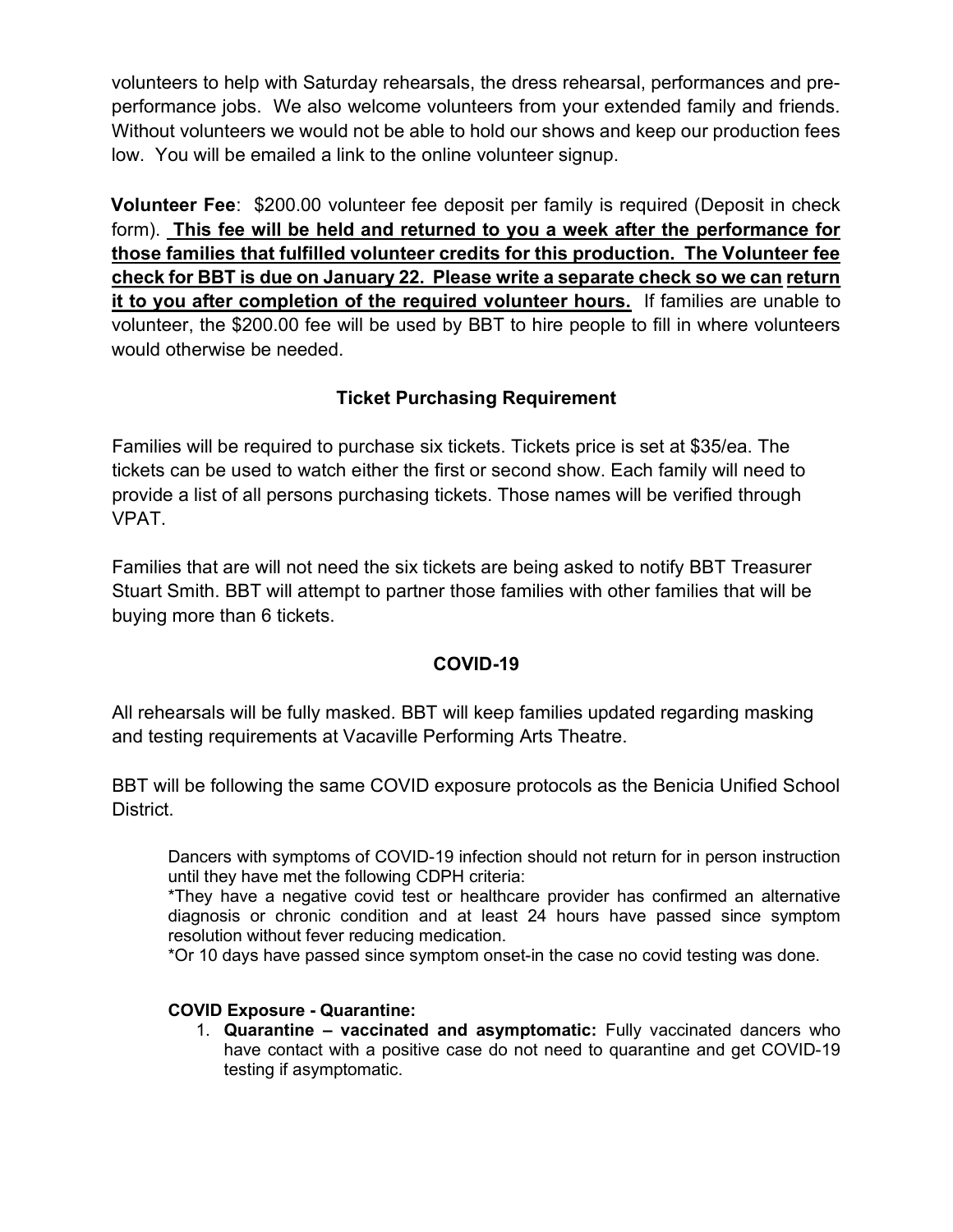2. Quarantine – unvaccinated – masked or unmasked: Unvaccinated but masked dancers who have contact with a masked positive case are unable to participate in extracurricular activities for 10 days. A negative COVID test is required.

### Casting

Casting is a complex process and includes many factors. Once the cast lists have been posted on studio bulletin boards and emailed to families, note your dancer's role(s), and cast(s). Each cast corresponds to a set of dress rehearsal dates, performance dates and time and many include weekday outreach performances. Make sure your dancer's casting matches her/his availability. If there are discrepancies in casting or if her/his name is spelled incorrectly, report the error in writing to the BBT office at once. Casting determines your dancer's call time to rehearsals and shows and volunteer availability so be sure you understand the relationship cast list and rehearsal/performance time. It can be overwhelming at first, feel free to ask a veteran BBT family or staff member for assistance in interpreting the listings. Check the cast list from time to time because occasionally changes are necessary.

#### Costumes

BBT provides the performance costumes. There is a \$25.00 rental fee for all costumes. However, each dancer is responsible for the proper color and style of shoes, tights, leotards, hair supplies and make-up. Shoes, tights, and leotards must be clean. Costumes are worn by many dancers, so clothing underneath must be clean, dry and free of odor. Dancers must wear street clothes to and from the theater. Female dancers need to have a nude-colored leotard to wear under costumes. Male dancers must have a clean white T-shirt with no printed design to wear under jackets and costumes.

#### Rehearsals

If a dancer wishes to participate in a performance, the dancer must make a commitment to attend all scheduled rehearsals. BBT endeavors to produce a wellrehearsed and professional quality performance. We try to keep the amount of rehearsal time to the necessary minimum. A quality performance requires extra rehearsal time as well as regular class training. More than two unexcused absences from scheduled rehearsals may result in the dancer being dismissed from one or more roles. If an unforeseen conflict, illness or injury arises, you must notify Teresa Taylor as far in advance as practicable to be excused from rehearsal.

A performance is a team effort. If a dancer does not attend rehearsal, it affects not only that dancer, but also other dancers who are expecting to perform with them. It also comes at a great cost in faculty time.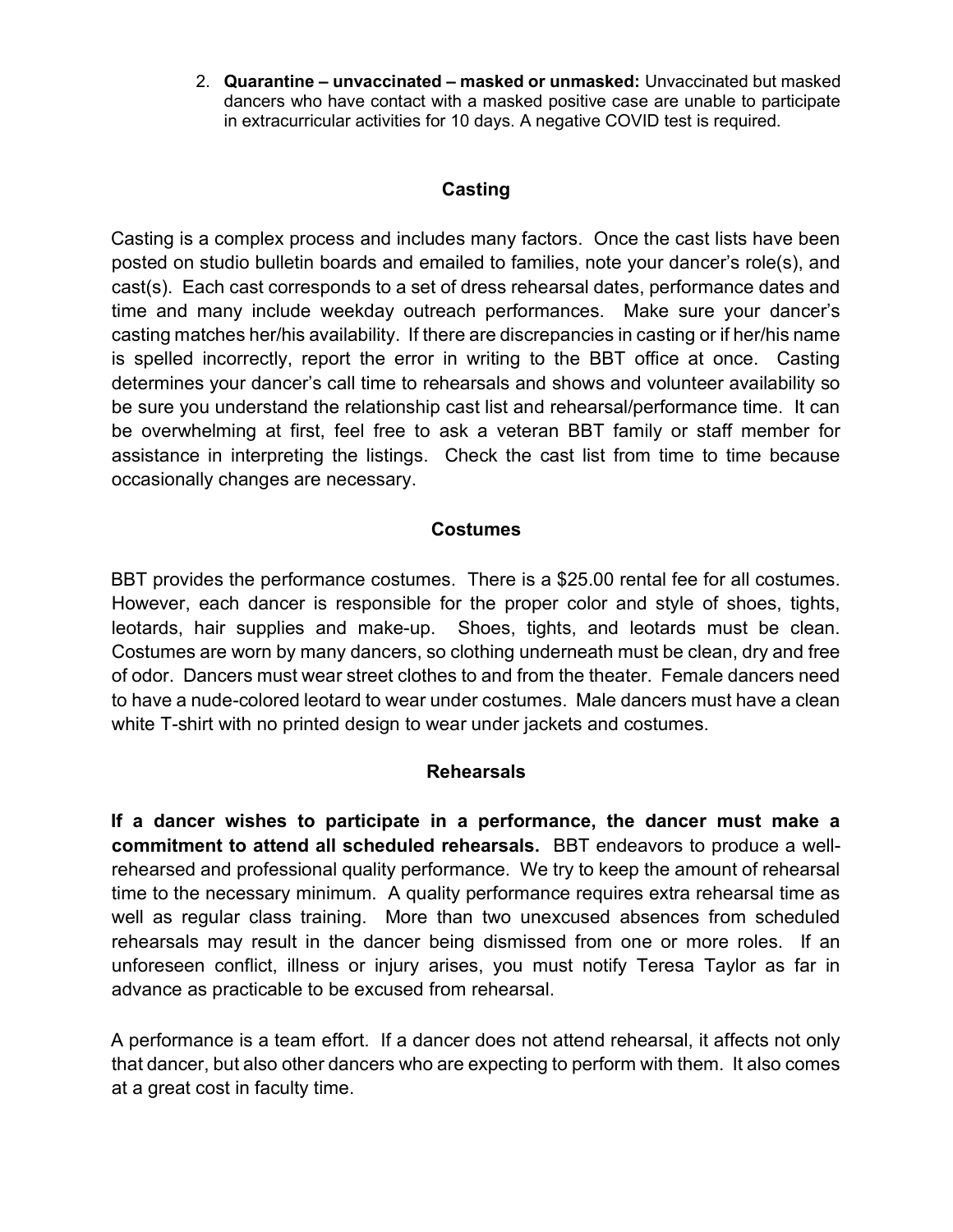Actual rehearsal times for each role are posted on the bulletin boards and sent out through our Spring Show email list at least one week prior to each rehearsal date. Please make a note of these times and any changes. No dancer may miss the onstage Dress Rehearsal.

## Email Group

BBT will create an email group for all families participating in Spring Show. We will circulate important information about casting, rehearsals, performances, volunteering, ticket, DVD, and flower sales. Any changes to rehearsal dates and times will be emailed. It is very important that you become a member of this online group for up to date information as well as any changes to rehearsal times or cast lists. Complete the online Spring Show Registration form at www.beniciaballet.com and make sure to include your email address to be added to the group.

## Expected Behavior

Each dancer is expected to treat all dancers, faculty members, staff and parents with respect. No dancer or group of dancers should use or abuse their power to intimidate, hurt, oppress or damage someone else, covertly or online. Every role is important to the overall production and every dancer should be treated with respect.